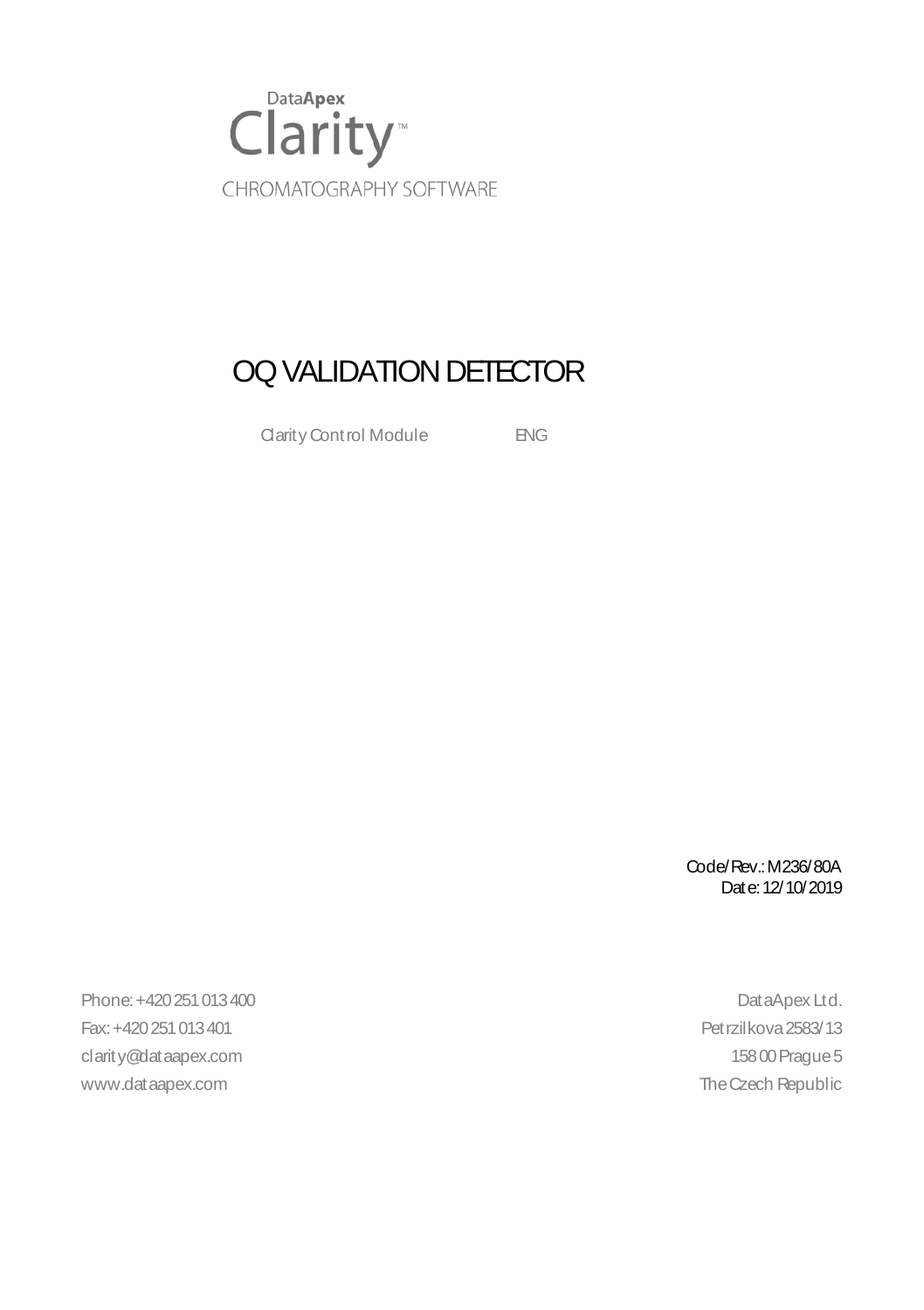Clarity®, DataApex<sup>®</sup> and  $\triangle$ <sup>®</sup> are trademarks of DataApex Ltd. Microsoft<sup>®</sup> and Windows<sup>TM</sup> are trademarksof Microsoft Corporation.

DataApex reserves the right to make changes to manuals without prior notice. Updated manuals can be downloaded fromwww.dataapex.com.

Author: DM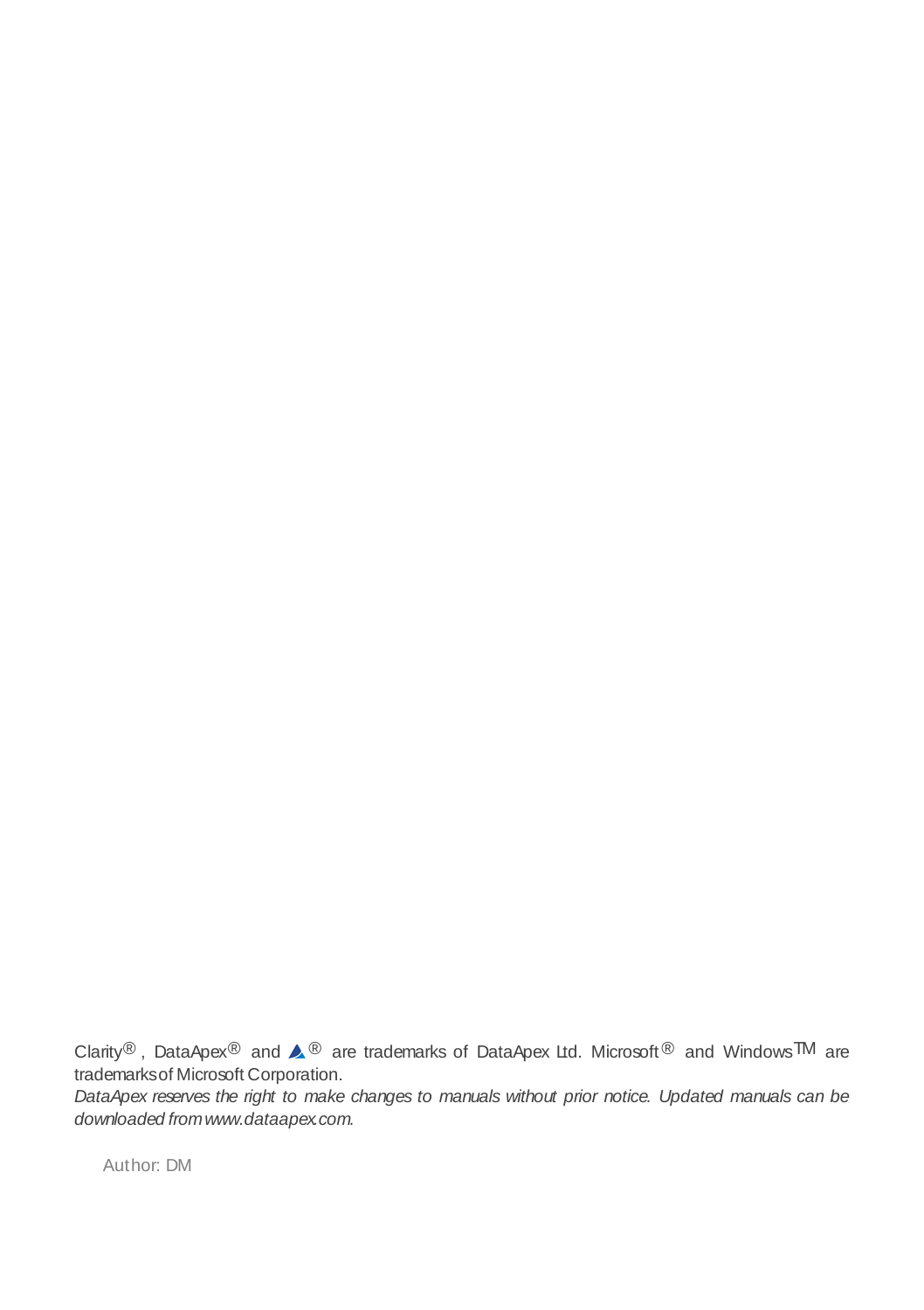## **Contents**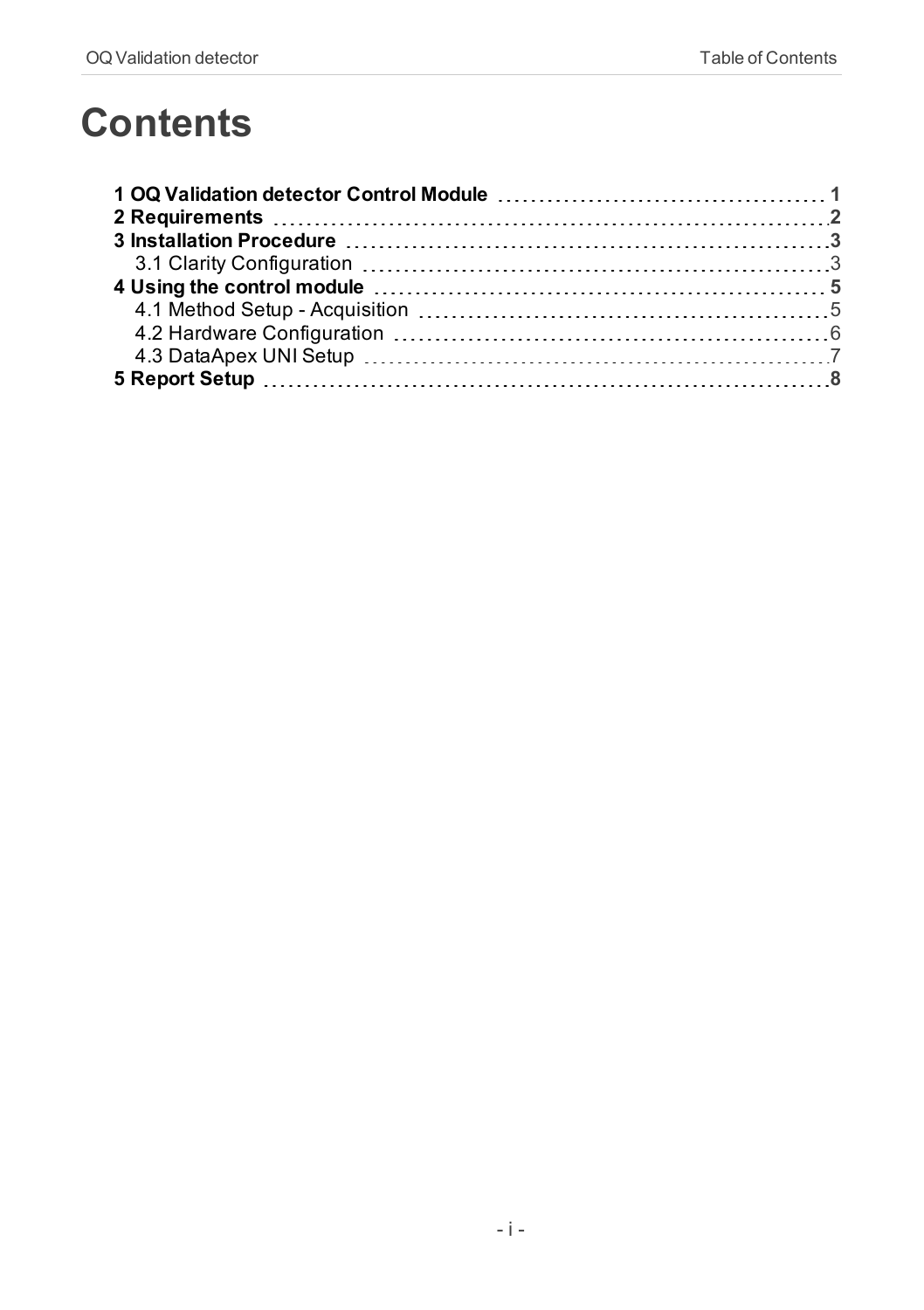To facilitate the orientation in the **OQ Validation detector** manual and **Clarity** chromatography station, different fontsareused throughout themanual. Meaningsof thesefontsare:

[Instrument](ms-its:Clarity.chm::/Help/020-instrument/020.000-instrument/020-instrument.htm) (blue text) marks the name of the window to which the text refers.

Open File (italics) describes the commands and names of fields in **Clarity**, parameters that can beentered into themor a windowor dialog name(when you alreadyarein thetopic describing thewindow).

WORK1 (capitals) indicates the name of the file and/or directory.

ACTIVE (capital italics) marks the state of the station or its part.

The bold text is sometimes also used for important parts of the text and the name of the **Clarity** station. Moreover, some sections are written in format other than normal text. These sections are formatted asfollows:

*Note:* Notifies the reader of relevant information. *Caution:* Warns the user of possibly dangerous or very important information.

#### **▌ Marks the problem statement or trouble question.**

*Description:* Presents more detailed information on the problem, describes its causes, etc.

*Solution:* Marks the response to the question, presents a procedure how to remove it.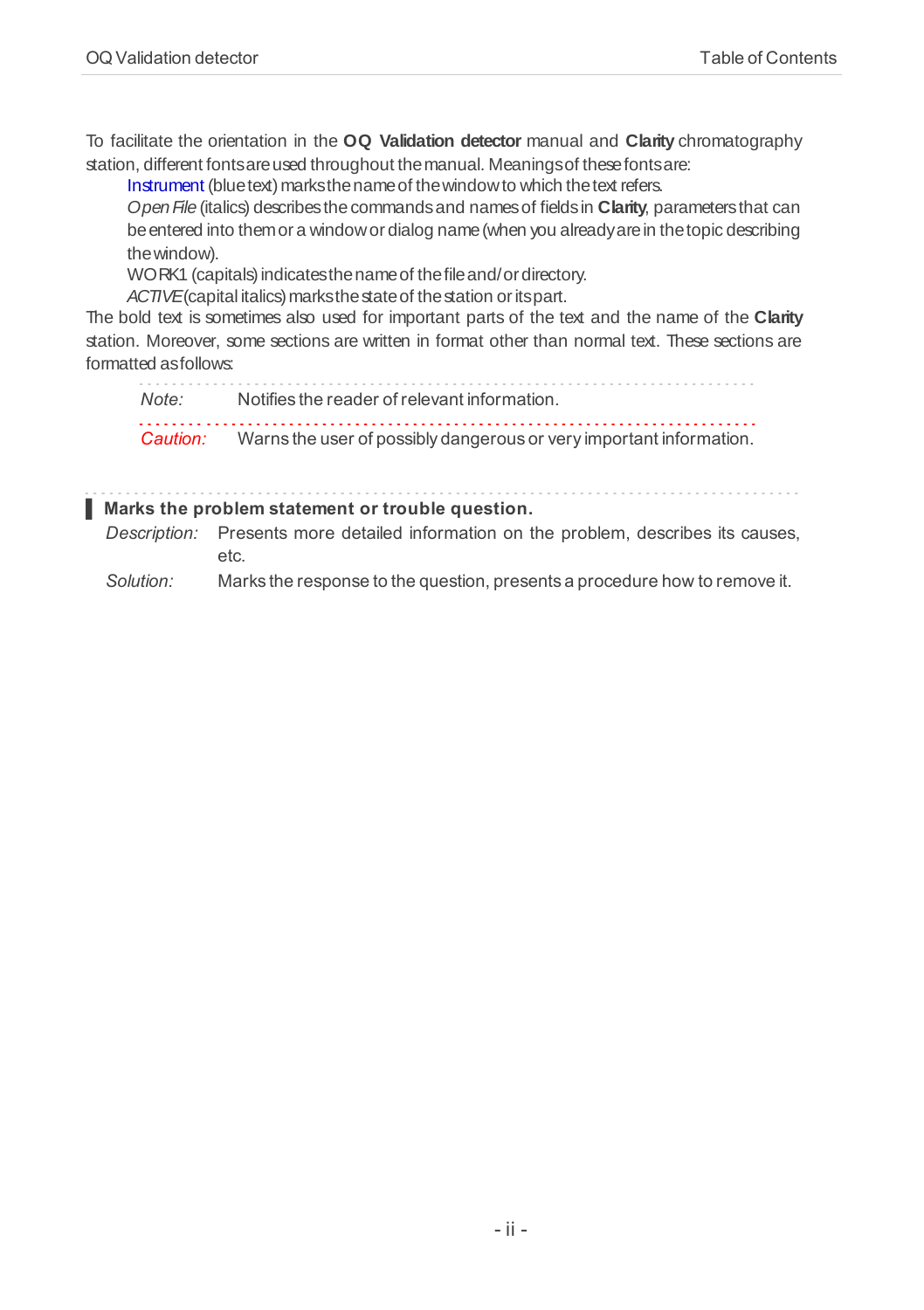### <span id="page-4-0"></span>**1 OQ Validation detector Control Module**

This manual describes the setting of the virtual **OQ Validation detector**. The detector is purely virtual and does not have any physical representation. The Instrument method controlling the analysis conditions will be saved in the measured chromatograms.

The control is performed via the **UNI Ruby** control module and the **OQ Validation detector** script.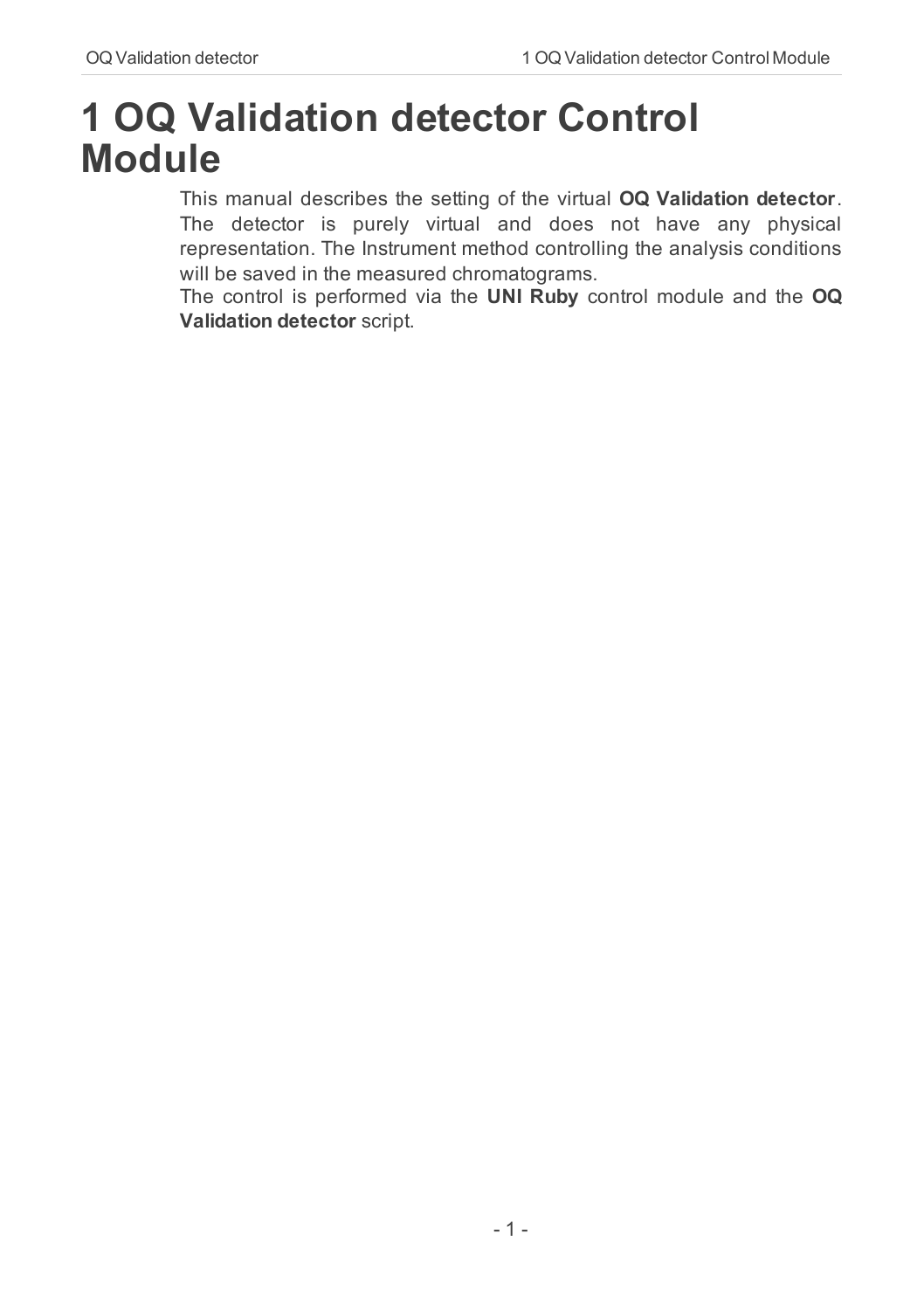# <span id="page-5-0"></span>**2 Requirements**

**Clarity** Installation USB with LC Control (p/n A24) or GC Control module (p/n A23) license.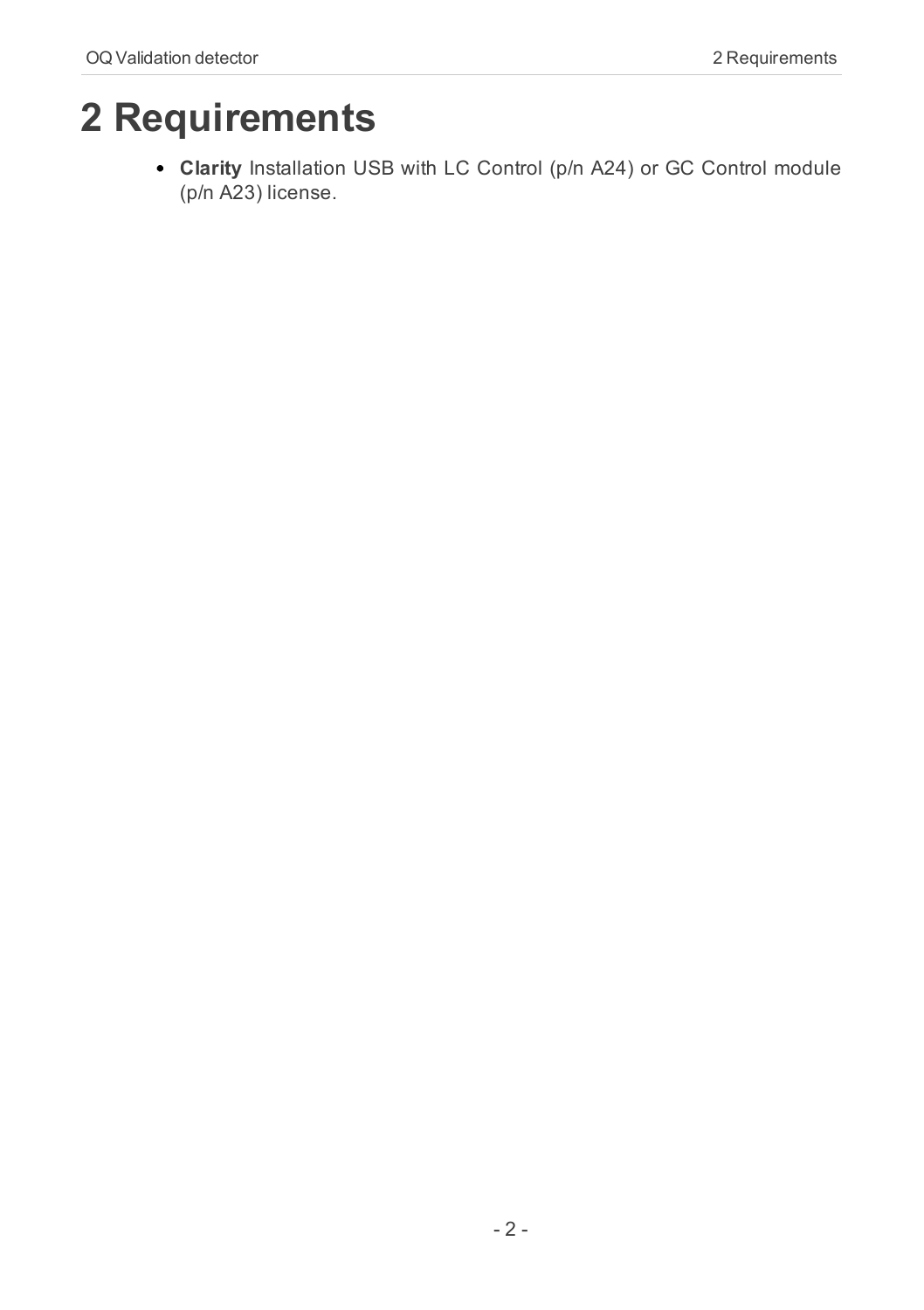# <span id="page-6-0"></span>**3 Installation Procedure**

### <span id="page-6-1"></span>**3.1 Clarity Configuration**

| <b>System Configuration</b>                                                                                                                                                                                                                                     | $\Box$<br>$\times$                                                                                                                                                                                                                             |
|-----------------------------------------------------------------------------------------------------------------------------------------------------------------------------------------------------------------------------------------------------------------|------------------------------------------------------------------------------------------------------------------------------------------------------------------------------------------------------------------------------------------------|
| Setup Control Modules                                                                                                                                                                                                                                           | $\div$<br>Nurger of Instruments:<br>$\mathbf 1$                                                                                                                                                                                                |
| Name<br>Used<br><b>AS</b>                                                                                                                                                                                                                                       | <b>O</b> Instrument 1<br>Instrument 2 $\boxed{\bigcirc}$ Instrument 3 $\boxed{\bigcirc}$ Instrument 4<br>Name                                                                                                                                  |
| ≒ιc<br>4<br>an GC<br><b>Detector</b><br>Θ<br>DO detector<br>M. OQ Virtual Detector<br>Instrument 1                                                                                                                                                              | Instrument 1<br>$\overline{\mathbb{H}}$<br><b>Instrument Type</b><br>加度<br>GC<br>$\ldots$                                                                                                                                                      |
| <b>Balance</b><br><b>Thermostat</b><br>Valve<br><b>Fraction Collector</b><br><b>Capillary Electrophoresis</b><br>7                                                                                                                                              | Name<br>From<br><b>AS</b><br>$\circledast$<br>GC<br><b>Detector</b><br>Θ                                                                                                                                                                       |
| <b>Auxiliary</b><br>--><br>$\leftarrow$<br>$<<$                                                                                                                                                                                                                 | M OQ Virtual Detector<br>OQ detector<br><b>Thermostat</b><br><b>Valve</b><br><b>Auxiliary</b>                                                                                                                                                  |
|                                                                                                                                                                                                                                                                 | Data Inputs & Outputs<br>Device<br>Number (8)<br>OQ detector<br>$1 - \sqrt{ }$<br>$\checkmark$<br>Ext. Start Dig. Input:<br>Ready Dig. Output:<br>OQ detector<br>$\mathbf 1$<br>$\checkmark$<br>$\ddot{\phantom{1}}$<br>Miscellaneous Settings |
|                                                                                                                                                                                                                                                                 | <b>Units Setup</b><br>Method Options                                                                                                                                                                                                           |
| Add<br>About.<br>Remove<br>Setup                                                                                                                                                                                                                                | OK<br>Cancel<br>Help                                                                                                                                                                                                                           |
| <b>Available Control Modules</b>                                                                                                                                                                                                                                | $\Box$<br>×                                                                                                                                                                                                                                    |
| All<br>Installed Only<br>E<br>Ξ<br>Filter:                                                                                                                                                                                                                      | validation<br>$\bullet$<br>$\checkmark$                                                                                                                                                                                                        |
| Name<br>Status<br>Vendor<br>Comment<br>@ AS<br>菌 LC<br>$\mathbb{F}$ GC<br>$\boxed{\triangle}$ Detector<br><b>Si</b> b Balance<br>Thermostat<br><b>M</b> Valve<br><b>Tij Fraction Collector</b><br><b>Capillary Electrophoresis</b><br><b>15 Auxiliary</b><br>∕⊟ | Module Info                                                                                                                                                                                                                                    |
| OO dete<br>installed<br><b>DataApex</b>                                                                                                                                                                                                                         | Virtual detector for OQ validation by UNI Ruby script                                                                                                                                                                                          |
| Add<br>Cancel                                                                                                                                                                                                                                                   | Help                                                                                                                                                                                                                                           |

*Fig 1: How to Add OQ Validation detector module*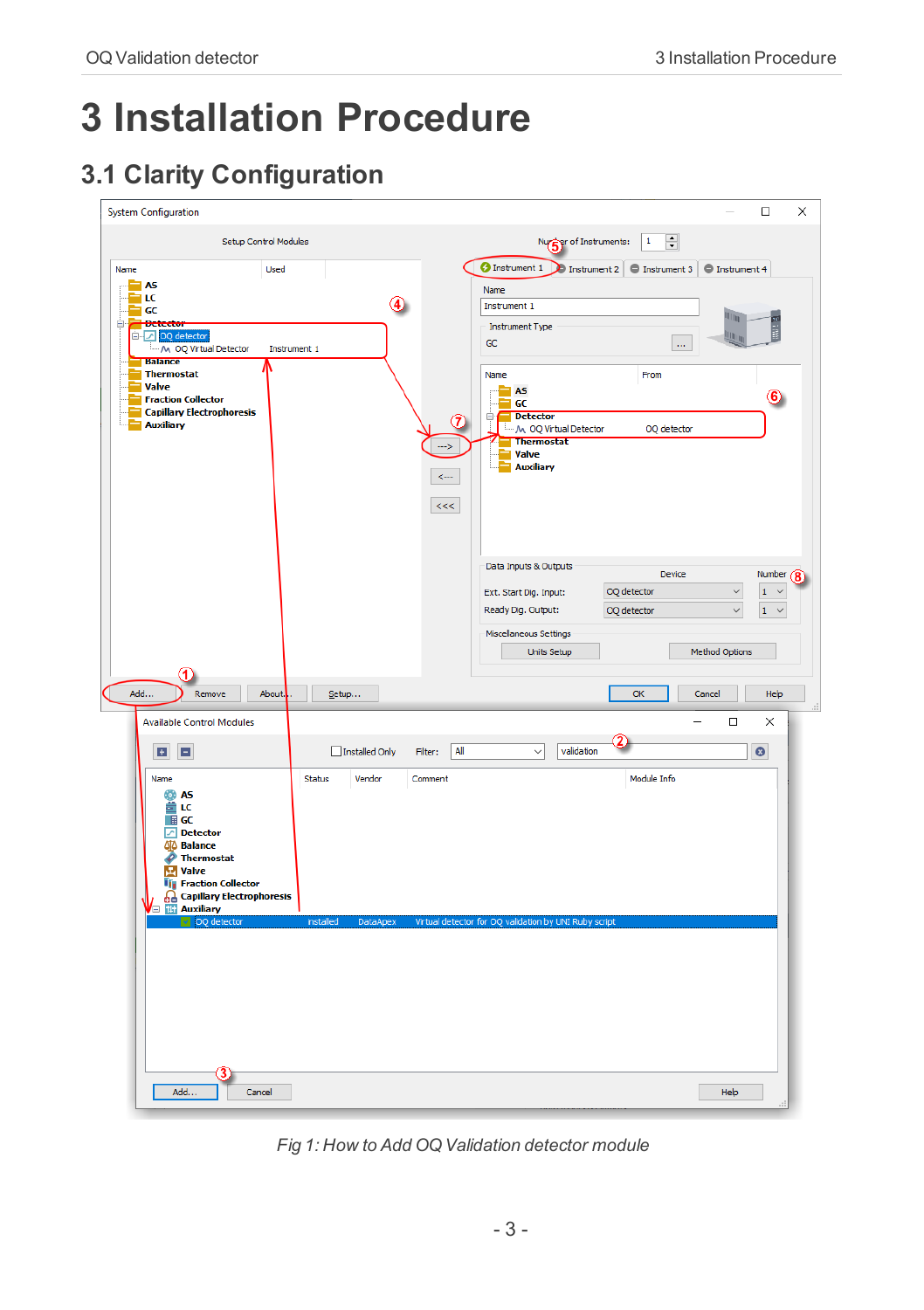

- **Start the Clarity** station by clicking on the **interest on the desktop.**
- Invoke the System [Configuration](ms-its:Clarity.chm::/Help/010-clarity/010.010-system/010.010-configuration.htm) dialog accessible from the [Clarity](ms-its:Clarity.chm::/Help/010-clarity/010.000-clarity/010-clarity.htm) window using the *System - Configuration...* command.
- Press the *Add* button (① on **[3.1](#page-6-1)** on pg **3**.) to invoke the [Available](ms-its:Clarity.chm::/Help/010-clarity/010.010-system/010.010-system-configuration-left.htm) Control [Modules](ms-its:Clarity.chm::/Help/010-clarity/010.010-system/010.010-system-configuration-left.htm) dialog.
- You can specify the search filter  $(2)$  to simplify the finding of the driver.
- Select the correct item and press the *Add* (3) on **[3.1](#page-6-1)** on pg **3**.) button. Each device with already created UNI profile should have its own item named accordingly in the [Available](ms-its:Clarity.chm::/Help/010-clarity/010.010-system/010.010-system-configuration-left.htm) Control Modules dialog.
- The [DataApex](#page-10-0) UNI Setup dialog will appear.

|                | DataApex UNI Setup |                                                      |  |    |        | ×                   |
|----------------|--------------------|------------------------------------------------------|--|----|--------|---------------------|
| Ruby Script:   |                    | tils\Uni_Drivers\DATAAPEX\DataapexOqValidationDet.rb |  |    |        | $\alpha$            |
|                |                    | Property                                             |  |    | Value  |                     |
| 1              | Name               |                                                      |  |    |        | OQ Virtual Detector |
| $\overline{2}$ | <b>Unit Y</b>      |                                                      |  |    |        | ٧                   |
|                |                    |                                                      |  |    |        |                     |
|                |                    |                                                      |  | OK | Cancel | Help                |

*Fig 2: DataApex UNI Setup*

You may fill in the custom *Device Name*.

*Note:* The DataApex UNI Setup dialog is described in detail in the [chapter](#page-10-0) **["DataApex](#page-10-0) UNI Setup"** on pg **7**.

- The **OQ Validation detector** item ④ will appear in the *Setup Control Modules* list of the System [Configuration](ms-its:Clarity.chm::/Help/010-clarity/010.010-system/010.010-configuration.htm) dialog.
- Drag the appropriate item from the *Setup Control Modules* list on the left side to the desired *Instrument* tab ⑤ on the right side ⑥, or click on the  $\rightarrow$  button  $\mathcal{D}$ .
- Change the *Ext. Start Dig. Input* and *Ready Dig. Output* devices and numbers  $\circled{8}$  according to desired starting synchronization option - for performing OQ validation both should be set to **OQ Validation detector**, number *1*.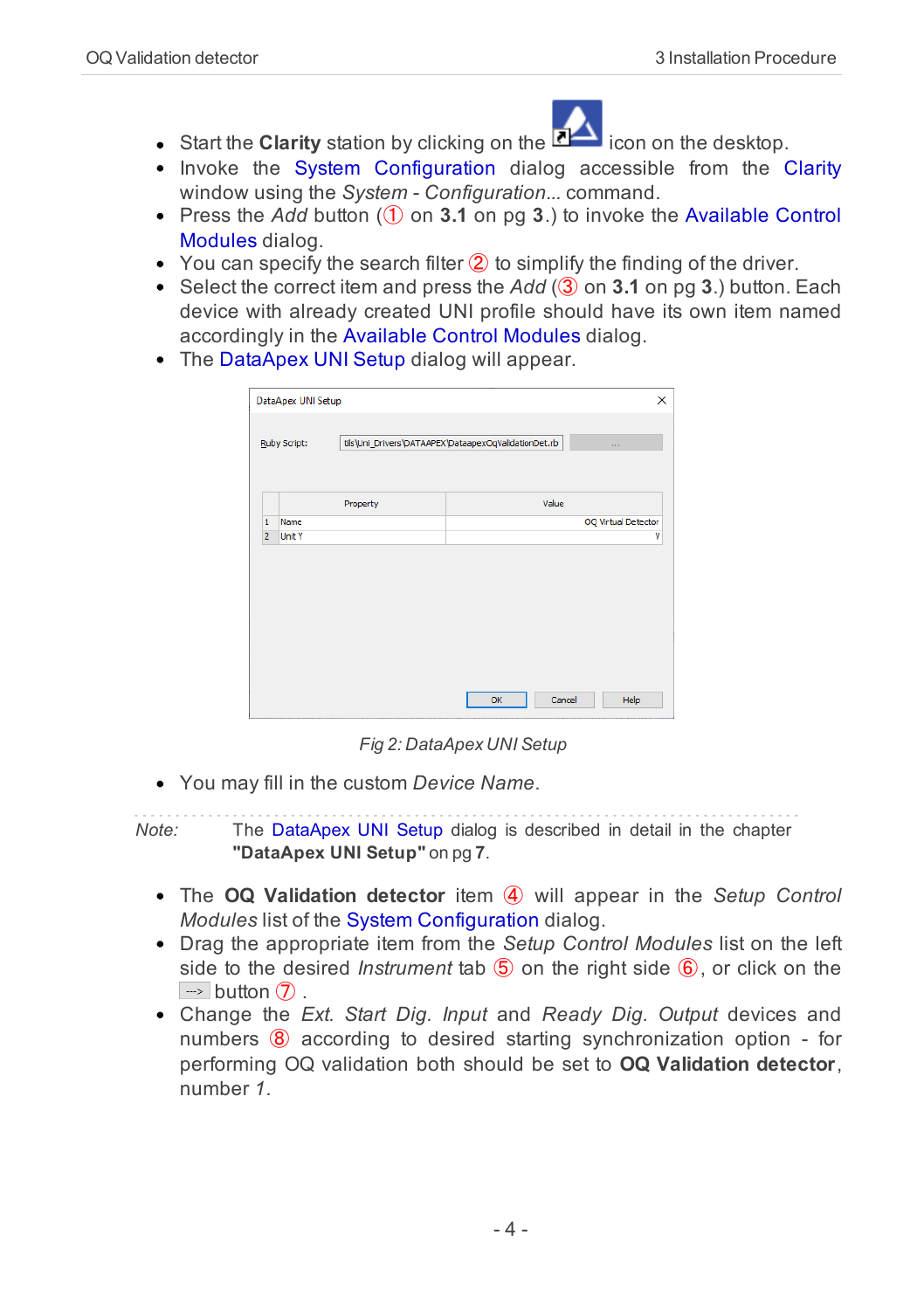# <span id="page-8-0"></span>**4 Using the control module**

After adding and setting up the detector a new [Acquisition](#page-8-1) tab will appear in the [Method](ms-its:Clarity.chm::/Help/020-instrument/020.040-method/020.040-method.htm) Setup dialog.

### <span id="page-8-1"></span>**4.1 Method Setup - Acquisition**

The Method Setup - Acquisition tab serves for setting the common parameters of the **OQ Validation detector** detector. If more than one detector is available, it is possible to select between them by using the *Select Detector* combobox on the top of the dialog.



*Fig 3: Method Setup - Acquisition*

#### **Chromatogram**

Selects which of the chromatograms will be replayed within the given method. Only chromatograms used for validation with the virtual detector are preloaded in the module. After the chromatogram replaying is finished, the rest of the analysis is filled with zero data points.

#### **Sample Rate [Hz]**

Sets the sample rate for replaying the preloaded chromatograms. Available sample rates are *1*, *2*, *5*, *10* and *20* Hz.

*Note:* For the validation purposes, the chromatograms should be replayed with *10 Hz* sample rate, the run time should be *3 minutes*.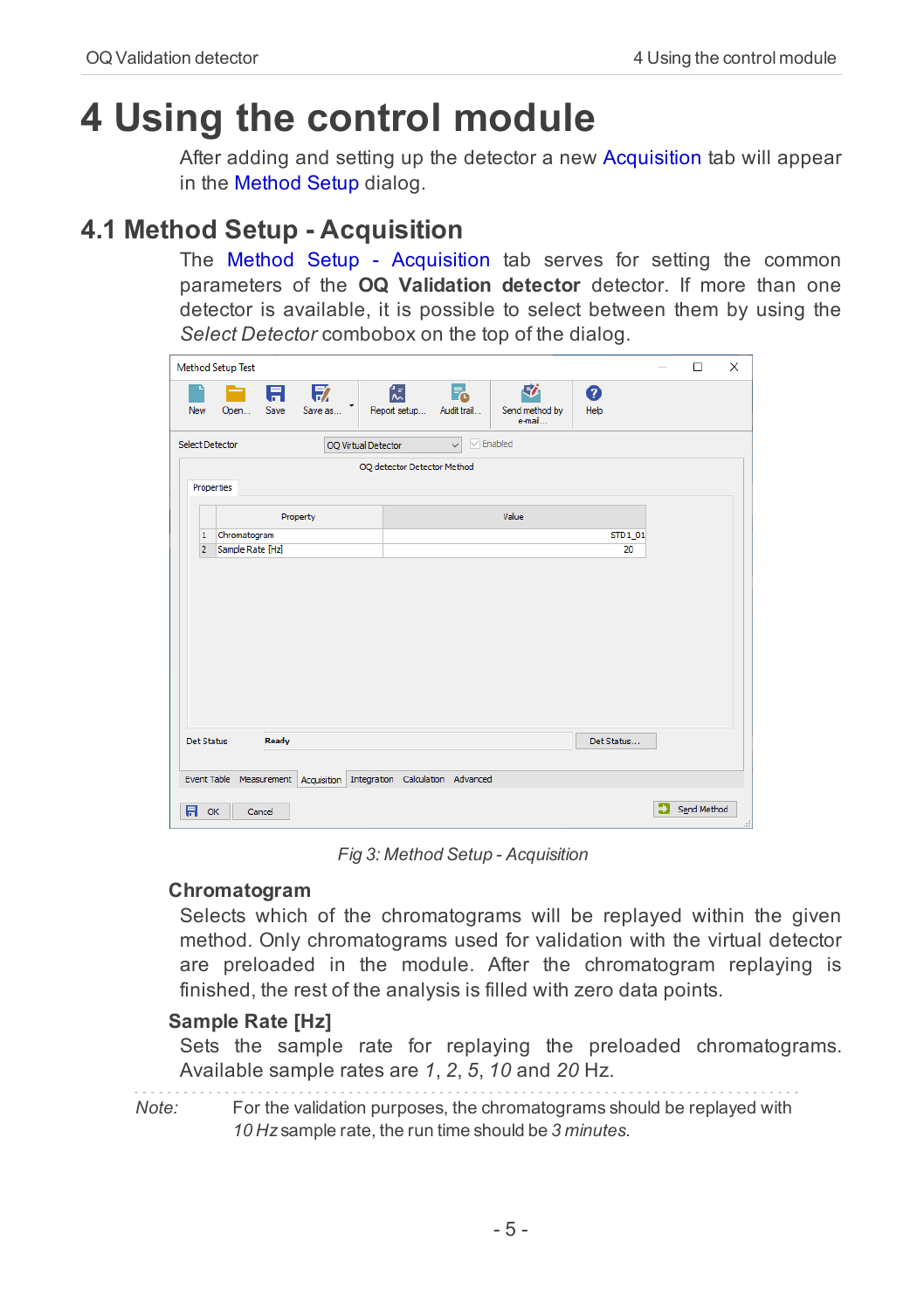### <span id="page-9-0"></span>**4.2 Hardware Configuration**

The Hardware Configuration dialog (invoked by using the *Det Status* button from the Method Setup - [Acquisition](#page-8-1) dialog) displays the configuration of the **OQ Validation detector**, namely the detector name and signal units selected.

|                | <b>Hardware Configuration</b> |                                                       | ×                   |
|----------------|-------------------------------|-------------------------------------------------------|---------------------|
| Ruby Script:   |                               | Utils\Uni_Drivers\DATAAPEX\DataapexOqValidationDet.rt |                     |
|                |                               | Property                                              | Value               |
| 1              | Name                          |                                                       | OQ Virtual Detector |
| $\overline{2}$ | <b>Unit Y</b>                 |                                                       | ۷                   |
|                |                               |                                                       |                     |
|                |                               |                                                       |                     |

*Fig 4: Hardware Configuration*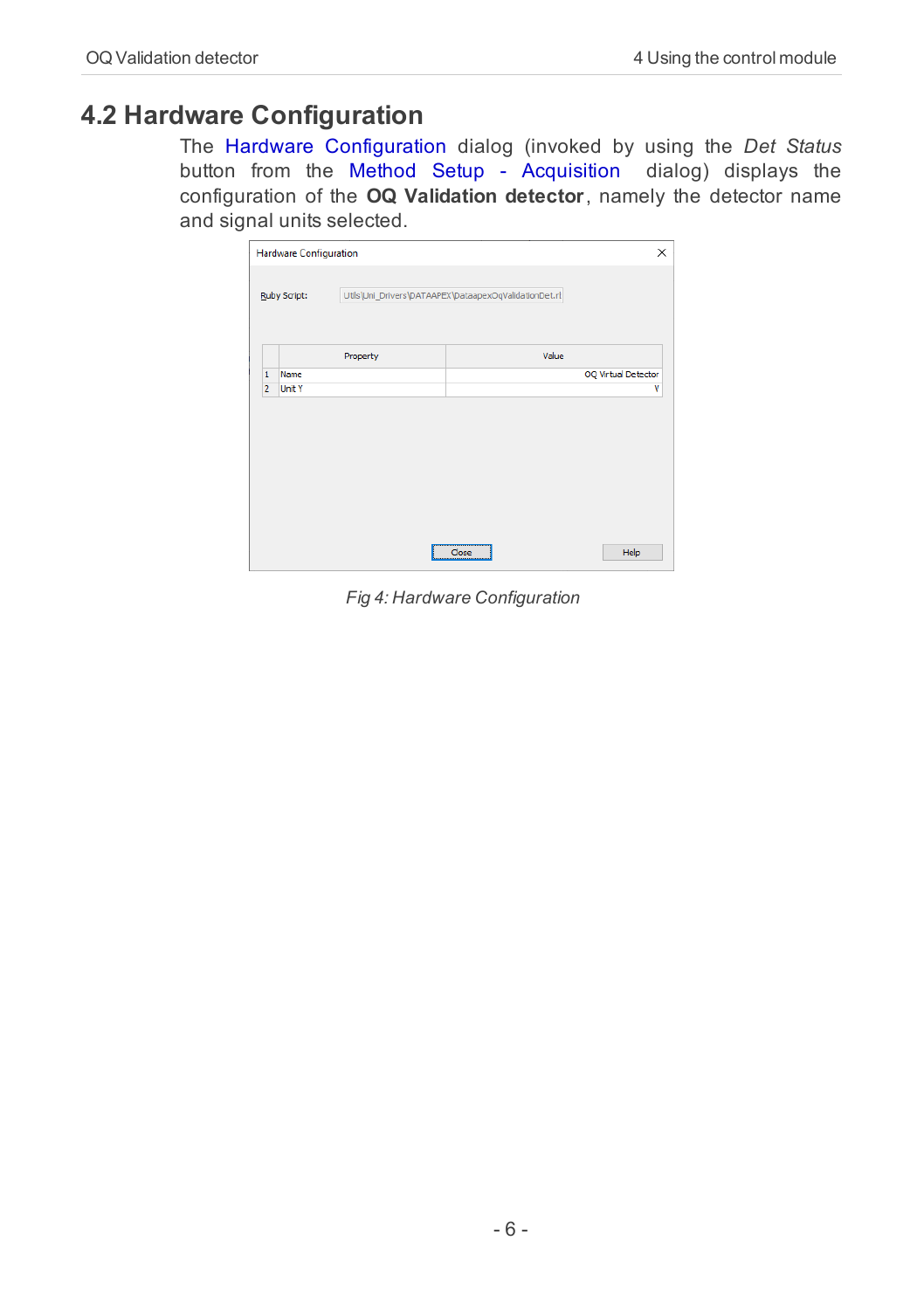### <span id="page-10-0"></span>**4.3 DataApex UNI Setup**

The appearance of the DataApex UNI Setup dialog depends on the presence of the selected Ruby Script - if the script is not present, only the *Ruby Script* field is visible.

|                | DataApex UNI Setup |                                                      |    |        | $\times$            |  |  |
|----------------|--------------------|------------------------------------------------------|----|--------|---------------------|--|--|
| Ruby Script:   |                    | tils\Uni_Drivers\DATAAPEX\DataapexOqValidationDet.rb |    |        | $\sim 100$          |  |  |
|                |                    | Property                                             |    | Value  |                     |  |  |
| $\mathbf{1}$   | Name               |                                                      |    |        | OQ Virtual Detector |  |  |
| $\overline{2}$ | <b>Unit Y</b>      |                                                      |    |        | v                   |  |  |
|                |                    |                                                      |    |        |                     |  |  |
|                |                    |                                                      |    |        |                     |  |  |
|                |                    |                                                      | OK | Cancel | Help                |  |  |

*Fig 5: DataApex UNI Setup*

#### **Ruby Script**

Displays the selected Ruby Script. The correct DATAAPEXOQVALIDATIONDET.RB script for the **OQ Validation detector** detector can be found in the UTILS/UNI\_ DRIVERS/DATAAPEX subdirectory (accessible through the **button**) of the **Clarity** installation folder (C:\CLARITY\BIN by default).

#### **Name**

Allows you to set the custom name of the detector. This name (entered into the *Value* column) will be used throughout the **Clarity** station.

#### **Unit Y**

Allows you to set the detector signal units. Default units are *V*.